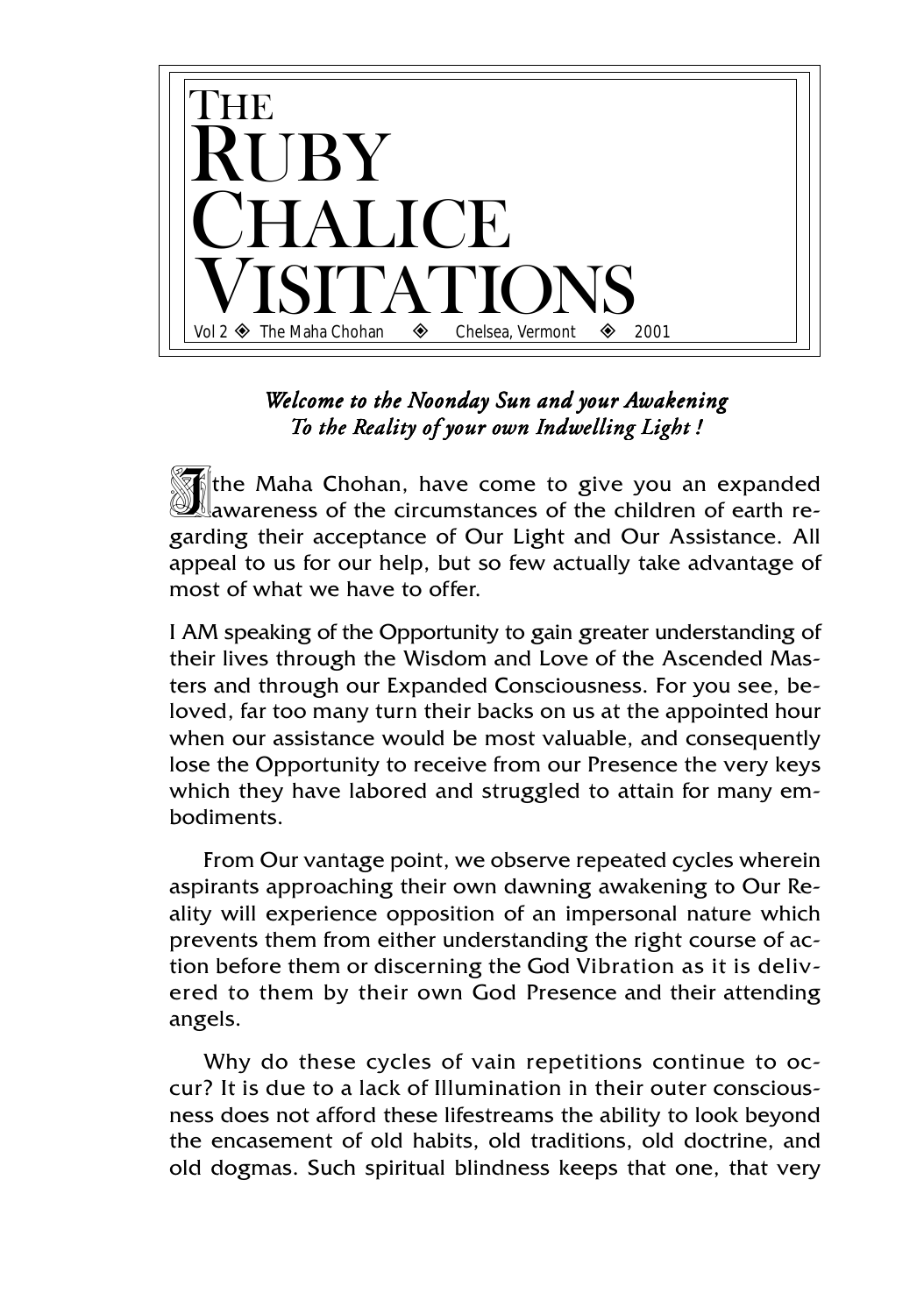precious one, from understanding their right course of action, and prevents the expansion of their consciousness into a whole new level of vibration and acceptance of Our Wisdom.

Vibration is a word that you hear so very often in connection with the Ascended Master Teachings because all Life is vibration. All Life emits a rhythmic Tone that resounds upon the surrounding matter planes. That Tone carries with it the intent, and consciousness of the one emitting it. Tone likewise has the ability to elevate or lower the range of perception of the consciousness that produces it.

When one ascends via an accelerated Tone into a new level and plane of God Consciousness, all manner of new spiritual gifts become available to that one. There they may partake of these gifts and use them to expand the Flames of their own Heart. They may allow their Heart Flames to engulf every thought, feeling, and action that are a part of their own lives.

Such accelerated vibrations, enveloping their thought and feeling worlds, will then begin to outpicture the resonating sounds of the Tone of the Heart. When one truly emits the Keynote of their Heart Flame through all their good works, all their thoughts, all their feelings, then that one begins to bring forth into their surroundings all of the beauty and joy which is the true Nature of their own indwelling God Presence.

Sadly, most students do not continue to forge through to that very point of perfecting the Tone. Rather, they tire of striving, or even worse, mistakenly think they have arrived at the highest vibration and settle for less. In so doing, the subsequent lowering of their overall vibration begins a spiral that becomes increasingly difficult to detect or arrest the longer it is indulged. Mankind at large stumbles through life, experiencing either painful or pleasurable consequences to their behavior. They then react just as blindly to the resulting stimulus.

In stark contrast, the true student of the Ascended Masters should know only to forge ahead in an intense pursuit of the highest God Vibration. The true student should recognize that their Protection lies in the single-minded pursuit of the vibratory action of Our Light, holding fast to the vision and goal of their own Ascension at all costs. The true student will not allow any distrac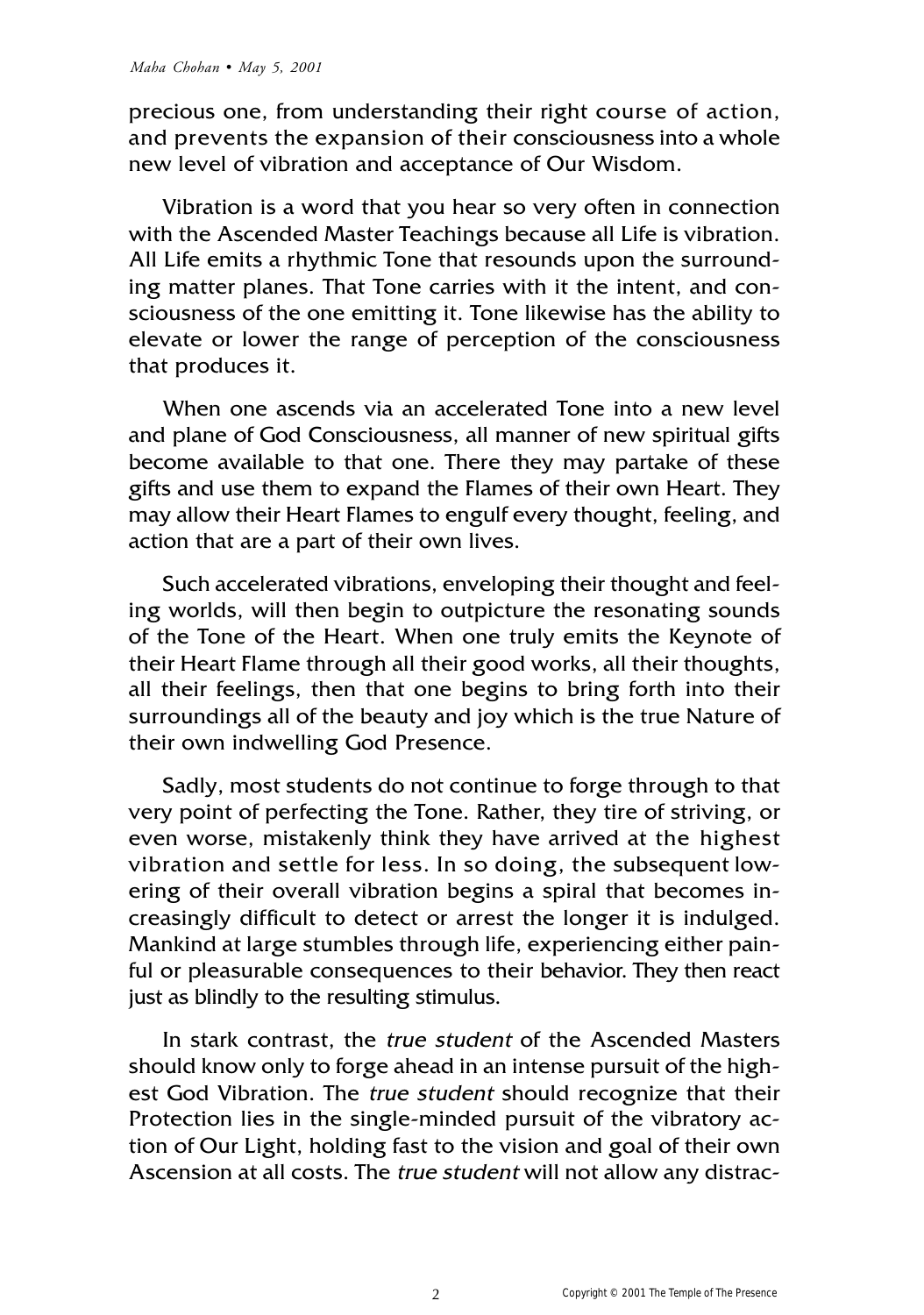tion whatsoever to interfere with the pursuit of anything worthy of achievement held in their mind's eye and ratified by the vibration of the Heart.

As you continue to expand the Threefold Flame and forge your way to the Heart of your own God Presence, you will discover that the radiance sent forth from the Heart will envelop and strengthen all the combination of outer world conditions of your life. These are the circumstances of Life that are destined to provide you Opportunity for self-mastery and to assist in your acceleration to the Heart of your own God Presence.

This, beloved, is The Path. Each generation is faced with its own fresh set of circumstances with which to weigh the vibration of Life. No one student is separate or apart from his or her brothers and sisters on the Path. Communion on the part of each Heart Flame allows for the strengthening and the elevation of the consciousness and vibration of all. Without this blending of Hearts, you would not have the opportunity for the consciousness of all to be raised, or for a greater understanding and release of Our Teaching to be furnished to all. This collective elevation of consciousness is how a Golden Age is fostered.

Yet, there are certain cycles that require that each individual must partake of the Gifts and Graces of the Light of God for themselves. No one is exempt. All must make their own effort. This is where the Individualization of your own God Presence will provide for each one of you to move, to expand, and to accelerate into the Light at your own pace. Never lose sight of the fact that your Presence, while it does indeed live as an Individualization of the One God, is never separated from the Allness of the Godhead.

When humanity determines and elects to affirm the All Embracing Oneness of the Light of God present in everyone, and when they will allow for the indwelling Christhood of each one to come into fruition, then you will see the Golden Age. The more each one fosters Unity of the Heart in all aspects of Life, the more the Dawning Golden Age will appear.

All this hinges on a sustained elevation of attunement and vibration by the students. Any discord at any level of consciousness — whether emotionally, mentally, or physically — will only lower